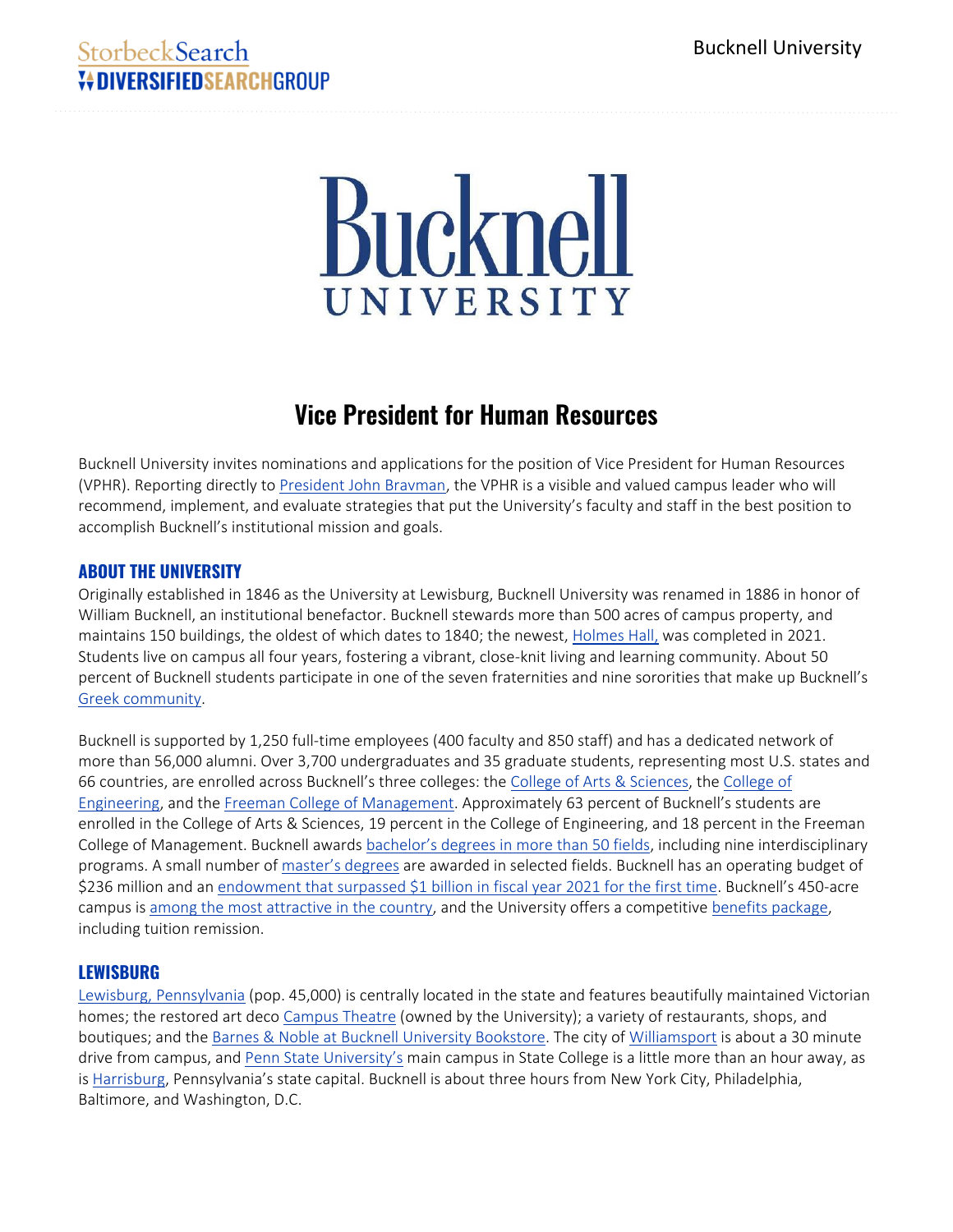# Bucknell University | Storbeck Search

As the leading University in the [Susquehanna Valley](https://www.visitpa.com/region/valleys-susquehanna) and one of its largest employers, Bucknell regularly partners with other major institutions and local and state government to improve the region. Bucknell's faculty and students collaborate on research with [Geisinger Health System](https://www.geisinger.org/) and take the lead in studying the [Susquehanna River.](https://www.visitcentralpa.org/things-to-do/the-susquehanna-river) The institution also serves as a hub in a fiber-optic network that spans Pennsylvania.

The cost of living is low in Lewisburg, compared to that of major U.S. cities and suburbs. Bucknell's surroundings yield fresh produce, cultural activities and events, and outstanding opportunities for outdoor activity on the Susquehanna River and in the nearby state parks and forests. Th[e Lewisburg Area School District](https://www.lasd.us/) receives excellent reviews for its schools at all grade levels, and [Lewisburg Area High School](https://lahs.lasd.us/) consistently ranks among the top 50 high schools in Pennsylvania for SAT scores and statewide exams.

## **DIVERSITY, EQUITY, INCLUSION, AND ANTI-RACISM**

Bucknell is committing to improving its campus climate, so that all who work, study, and live on campus can thrive. Priorities set out in *[The Plan for Bucknell](https://www.bucknell.edu/meet-bucknell/bucknell-leadership/plan-bucknell-2025) 2025* commit the University to fostering a campus environment that recognizes the impact of power and privilege while addressing historical and emerging barriers to equity and inclusion. Bucknell intends to provide all students, faculty, administrators, and staff the structures and programs to thrive in a diverse world. To do so, Bucknell commits to a comprehensive, coordinated approach to supporting underrepresented students, faculty, administrators, and staff while continuing to build diverse communities.

Bucknell is also committed to recruiting and retaining a diverse community and promotes the full participation and inclusion of all its members. The VPHR will monitor and develop programs and resources in human resources at the University to ensure that the department embodies inclusive excellence for all constituencies. More on Bucknell's approach to diversity, equity, inclusion, and belonging can be foun[d here.](https://www.bucknell.edu/life-bucknell/diversity-equity-inclusion)

### **SENIOR LEADERSHIP**

The VPHR reports to [Dr. John Bravman](https://www.bucknell.edu/meet-bucknell/bucknell-leadership/meet-president-bravman), who became Bucknell's 17th president in 2010. President Bravman has built a foundation of support with Bucknellians around the world, and his leadership has helped foster an unprecedented period of expansion and improvement to the University's facilities and programs. President Bravman also led the campus through the pandemic without furloughs or layoffs, and Bucknell successfully operated with students on campus and remotely for the full 2020-2021 academic year and on campus instruction for the 2021-2022 academic year. The University's [Board of Trustees](https://www.bucknell.edu/meet-bucknell/bucknell-leadership/board-trustees) unanimously approved an extension of his contract through June 2025.

During Dr. Bravman's presidency, the University has:

- ♦ [Increased the minimum wage to \\$15](https://forthemedia.blogs.bucknell.edu/bucknell-to-raise-minimum-hourly-pay-rate-to-15/) to recognize the critical role staff play in the overall success of the institution;
- ♦ [Recognized Juneteeth as a campus holiday,](https://www.bucknell.edu/oct-11-2021-presidential-announcements) commemorating the emancipation of enslaved African Americans in the United States;
- ♦ Established the [President's Diversity Council](https://www.bucknell.edu/meet-bucknell/bucknell-leadership/meet-president-bravman/presidents-diversity-council) to implement Bucknell's Strategic Plan for Diversity, which included establishing an Antiracism Fund, joining the Racial Equity Leadership Alliance as an inaugural member, creating the Presidential Diversity Fellowship, and establishing departmental DEI councils across many departments and divisions within the University;
- ♦ Put into action *[The Plan for Bucknell 2025](https://www.bucknell.edu/sites/default/files/offices_resources/president/strategicplan2025_0.pdf)*, which focuses on cultivating academic excellence, strengthening and sustaining a diverse community, improving the residential experience, and enhancing sustainability across all University operations;

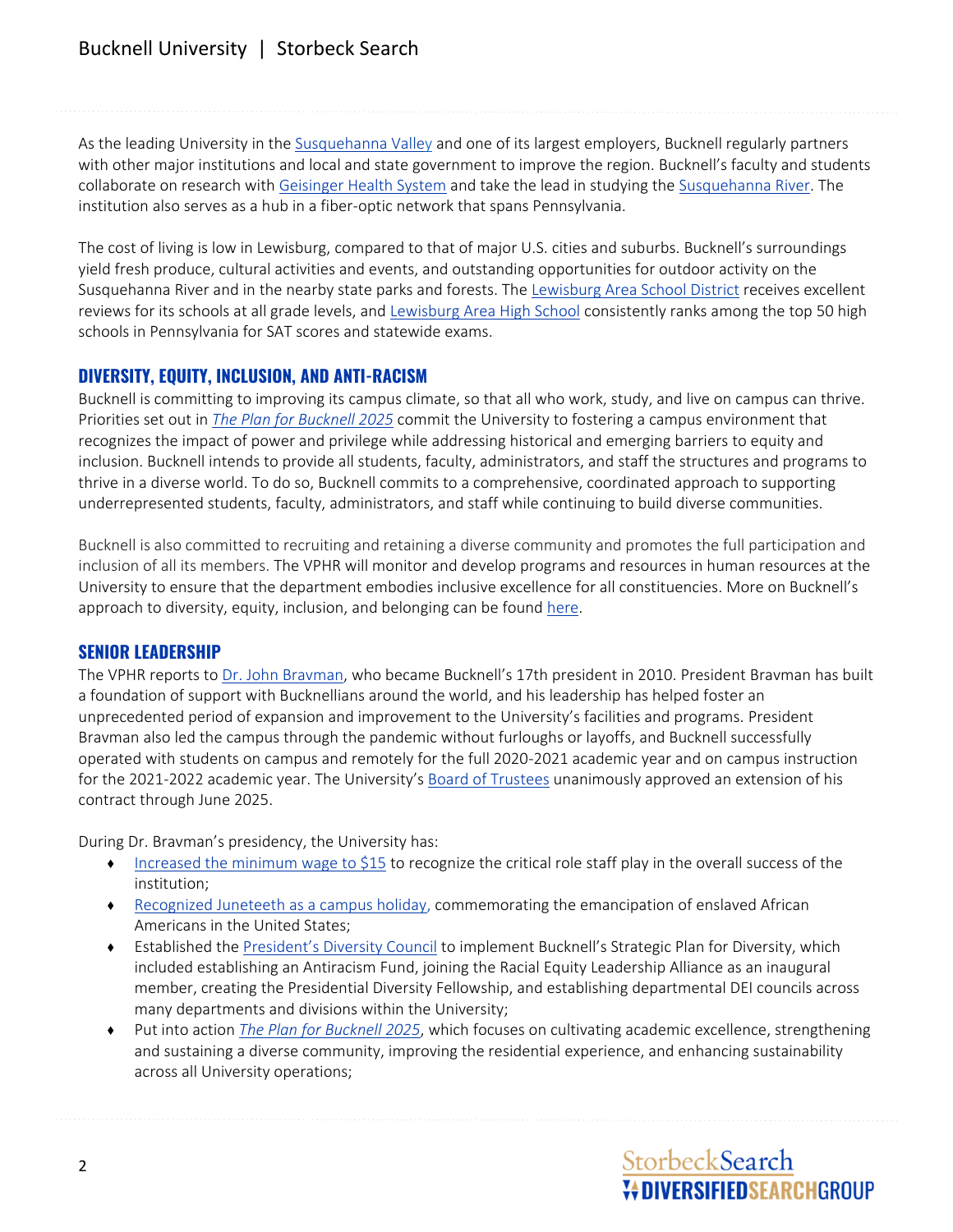- ♦ Completed the largest comprehensive campaign in its history, the [2012-17 WE DO Campaign,](https://bucknellian.net/76605/features/we-do-did-it/) which exceeded its \$500 million goal;
- ♦ Established the [President's Sustainability Council](https://www.bucknell.edu/meet-bucknell/bucknell-leadership/meet-president-bravman/presidents-sustainability-council) to define, support, and/or coordinate sustainability programs and activities across the University and oversee the development and implementation of a sustainability plan for Bucknell;
- ♦ Established the [Freeman College of Management;](https://www.bucknell.edu/academics/freeman-college-management)
- Opened Academic West and East, four new apartment residence halls, a student commons building, and th[e Graham Building,](https://bucknellbison.com/facilities/graham-building/16) home to student health, wellness, and counseling services as well as a state-of-theart wrestling facility; and,
- ♦ Opened [Holmes Hall](https://www.bucknell.edu/azdirectory/university-advancement/gifts-facilities/holmes-hall) in fall 2021 to house the Freeman College of Management and the Department of Art & Art History.

#### Operations & Management Group

The [Operations &](https://www.bucknell.edu/meet-bucknell/bucknell-leadership/operations-management-group) [Management Group](https://www.bucknell.edu/meet-bucknell/bucknell-leadership/operations-management-group) is the University's senior administrative leadership team. This includes: the President; the Provost; the Vice Presidents of Advancement, Communications, Enrollment Management, Finance & Administration, Human Resources, Library & Information Technology, and Strategic Initiatives; the Associate Vice President for Facilities; the Associate Provost for Equity & Inclusion; the Deans of the three colleges; the Dean of Students; the Director of Athletics & Recreation; the General Counsel and Chief of Staff; and the Executive Director of the President's Office and University Secretary. The VPHR also convenes regularly with the President's Direct Reports group (PDR) to collaboratively and strategically advise the president.

#### Board of Trustees

The University is governed by a voluntee[r Board of Trustees.](https://www.bucknell.edu/meet-bucknell/bucknell-leadership/board-trustees) While the Board's bylaws allow for up to 50 voting trustees, it currently comprises 39. The President is a member of the Board of Trustees, which meets three times per year. The President, Provost, and other senior administrators support various Board committees, with the VPHR providing direct support to committees reviewing human resources issues and executive compensation.

# **STRATEGIC PLANNING**

In 2019, the Board of Trustees approved *[The Plan for Bucknell 2025](https://www.bucknell.edu/meet-bucknell/bucknell-leadership/plan-bucknell-2025)*. As the University's first strategic plan in 13 years, it established institutional goals and four overarching commitments. The plan ensures a sustainable, vibrant future amid the challenges confronting higher education, including demographic shifts in the college-age population, increased scrutiny of the value of a four-year degree, and the rising costs of college.

The plan commits Bucknell to:

- ♦ Cultivating academic excellence across the institution;
- ♦ Building and sustaining a diverse community in which all students, faculty, and staff experience a sense of belonging supported by a foundation of inclusion, equity, and access;
- ♦ Providing an integrated and exemplary residential student experience; and,
- ♦ Creating a sustainable future through the responsible stewardship of the University's financial, natural, human, and other resources.

# **FINANCES, FUNDRAISING, AND FACILITIES**

The [WE DO](https://bucknellian.net/76605/features/we-do-did-it/) campaign raised more than \$170 million for financial aid endowment, more than \$100 million for academic programs and support, and more than \$60 million for facilities. The University has weathered the pandemic in [excellent financial standing,](https://www.bucknell.edu/sites/default/files/offices_resources/finance_office/2021_bucknell_university_consolidated_financial_statements1.pdf) requiring no layoffs or furloughs of staff. Bucknell has operated with a budget surplus for the past three years, and takes pride in its conversion to being [self-funded](https://myweb.bucknell.edu/administrative-areas/human-resources/benefits-wellness/insurance) for medical coverage.

\$236 million Operating Budget (77 percent tuition, 23 percent gifts and spendable endowment)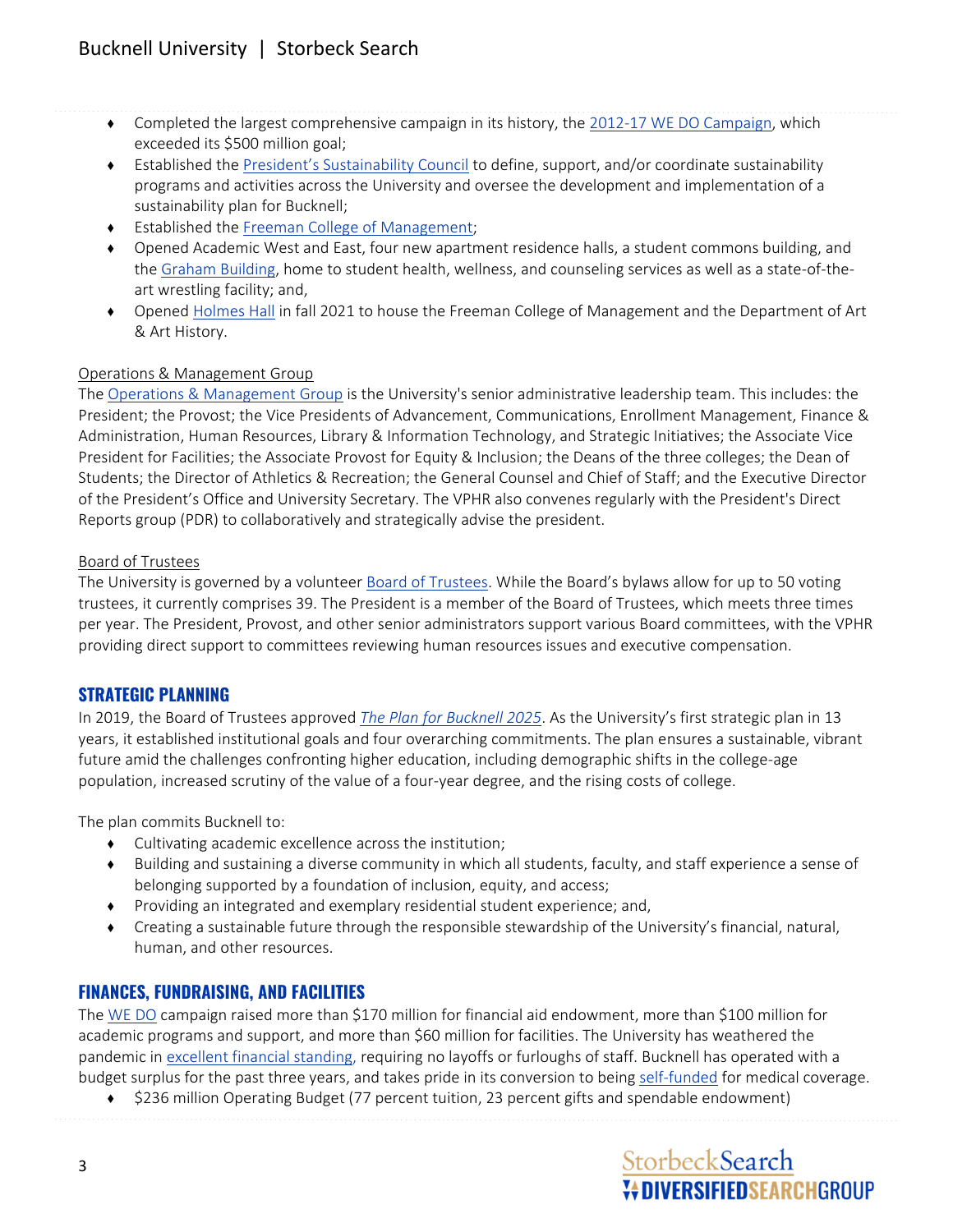- ♦ \$1.1 billio[n Endowment](https://www.bucknell.edu/sites/default/files/offices-resources/investment-office/Bucknell%20University%20Endowment%20Report%20Fall%202021_1.pdf)
- ♦ Financial Aid (AY 21-22) \$72 million in grants awarded to 53 percent of undergraduates
- ♦ 150 campus buildings, 15 of which are LEED-certified

# **FACULTY**

The core of Bucknell's commitment to its students lies in Bucknell's outstanding faculty. They are exceptional teachers who practice a direct, energetic, and committed form of pedagogy, which creates a rich variety of close intellectual engagement between faculty and students. The University employs roughly 400 full-time faculty, 98 percent of whom hold a Ph.D. or another terminal degree. Bucknell is a top producer of Faculty [Fulbright Scholars,](https://cies.org/) and faculty perform nationally and internationally acclaimed research, including awards from the National Science [Foundation,](https://www.nsf.gov/) among many others. Bucknell provides excellent and well-maintained facilities with state-of-the-art equipment to support faculty research and teaching. The faculty includes:

- 407 full time faculty, 98 percent holding terminal degree
- ♦ 70 faculty members who identify as Black, indigenous, and/or persons of color

For more information on the makeup of the Bucknell faculty, see the [Bucknell Fact Book](https://www.bucknell.edu/azdirectory/institutional-research-planning/fact-book) [2021-22.](https://www.bucknell.edu/azdirectory/institutional-research-planning/fact-book)

### **STAFF**

Bucknell staff are the lifeblood of the University. Bucknell is a top employer in the region, and the average term of service for employees is 10 years, evidencing strong commitment from the institution to its people and vice versa. Over 850 staff serve in 21 occupational categories, and the vast majority are full-time, with most serving in exempt roles. The staff includes:

- ♦ 853 full-time and 22 part-time staff
- ♦ 68 staff members identify as Black, indigenous, and/or persons of color
- ♦ 21 occupational categories, of which facilities is the largest department, with 200 staff members
- 4:3 ratio of women to men
- ♦ 507 exempt, 368 non-exempt

For more information on the makeup of the Bucknell staff, see the [Bucknell Fact Book](https://www.bucknell.edu/azdirectory/institutional-research-planning/fact-book) [2021-22.](https://www.bucknell.edu/azdirectory/institutional-research-planning/fact-book)

### **STUDENTS**

Highly qualified and motivated students from diverse backgrounds compete to gain admission into Bucknell. The Class of 2025 was selected from over 11,000 applicants. The top 20 schools with which Bucknell competes for applicants include private research universities, large state universities, Ivy League institutions, and several liberal arts colleges. Of the 3,886 students admitted to Bucknell's Class of 2025 (for a 34.5 percent admittance rate), 1,027 enrolled, of which 21 percent identify as students of color, and 8.1 percent are first-generation students. Since 2005, Bucknell has partnered with the [Posse Foundation](https://www.bucknell.edu/admissions-aid/tuition-fees-financial-aid/scholarship-programs/posse-scholars-program) and currently welcomes student cohorts from Washington, D.C., Boston, and Los Angeles.

Bucknell students achieve recognition for their research, service, leadership, and creative work during their time on campus. For instance, in the last few years students have received [Fulbright Teaching Assistantships](https://www.bucknell.edu/news/bucknell-among-top-producers-fulbright-us-student-awards) and [Goldwater](https://www.bucknell.edu/news/three-bucknell-students-named-2020-goldwater-scholars)  [Scholarships,](https://www.bucknell.edu/news/three-bucknell-students-named-2020-goldwater-scholars) among other prestigious academic honors; organized and secured funding for international service projects; been listed as co-authors on peer-reviewed, published research papers across the disciplines; developed their own theatre productions; designed medical devices to improve emergency medicine; started their own companies to sell products they created; and much more.

# StorbeckSearch **V+DIVERSIFIEDSEARCHGROUP**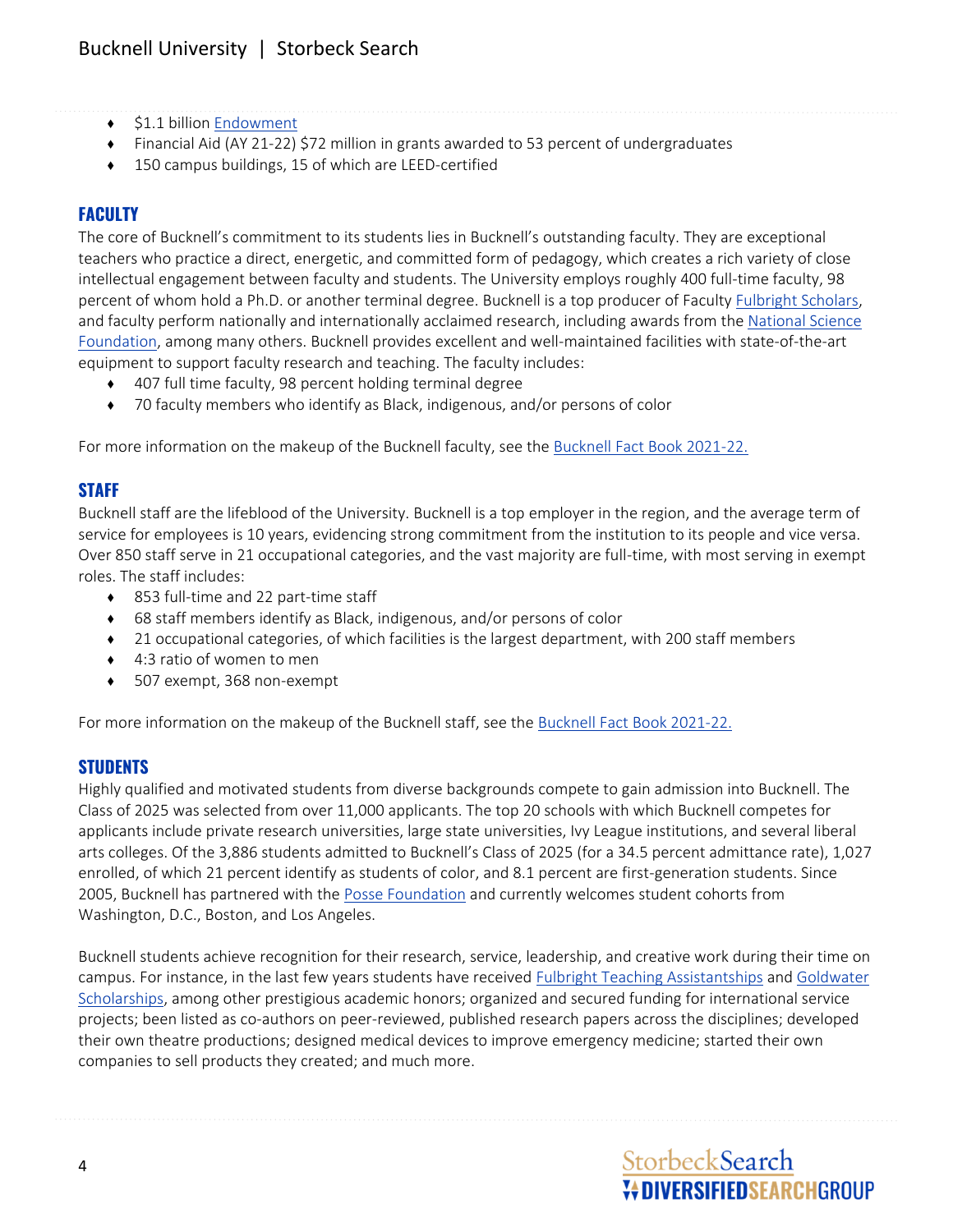Bucknell's retention and graduation rates are well above the national average. In the University's [annual survey of](https://www.bucknell.edu/sites/default/files/offices_resources/center_for_career_advancement/class_of_2020_post_graduate_survey.pdf)  [graduating classes,](https://www.bucknell.edu/sites/default/files/offices_resources/center_for_career_advancement/class_of_2020_post_graduate_survey.pdf) 94 percent of members of the Class of 2020 reported being either employed, in graduate school, preparing for graduate school, serving in the military, or volunteering within nine months of graduation.

## **HUMAN RESOURCES AT BUCKNELL**

[Human Resources](https://www.bucknell.edu/azdirectory/human-resources) is located in the historic [Cooley Hall.](http://www.departments.bucknell.edu/edu/bu_history_old/photo_history/1945/1945_UnivCaf.html) Currently 13 professional staff oversee the department, which provides onboarding for new staff and faculty, and oversees the implementation of the University's benefits for employees. Bucknell employees enjoy tuition benefits; a University-backed mortgage guarantee program; wellness plans including [Be Well;](https://myweb.bucknell.edu/administrative-areas/human-resources/benefits-wellness/be-well/be-well-program) an [EAP program;](https://myweb.bucknell.edu/administrative-areas/human-resources/benefits-wellness/eap-health-advocacy/employee-assistance-program) and medical and life insurance and retirement savings programs, all of which are administered by HR. Bucknell successfully implemented the [Workday](http://workday.blogs.bucknell.edu/) platform in 2017 for personnel, payroll, and financial management.

Bucknell's Human Resources Department is committed to:

- ♦ Recruiting candidates who will contribute to a climate that supports the growth and development of a diverse campus community;
- ♦ Offering excellent benefits and competitive wages;
- ♦ Providing a friendly and safe environment;
- ♦ Providing professional development and advancement opportunities;
- ♦ Partnering with department heads/managers in strategy execution;
- Serving as a champion for faculty and staff; and
- ♦ Serving as an agent of continuous transformation.

Also of note[, DEI Councils](https://www.bucknell.edu/life-bucknell/diversity-equity-inclusion/university-dei-councils) exist across departments at Bucknell. The Human Resources DEI Council meets regularly to monitor and improve best practices. Recent activities and accomplishments include having all search committee members attend proactive search strategies training before serving on a committee and initiating several training programs over the past few months that specifically address biases when conducting performance reviews.

### **ROLE OF THE VICE PRESIDENT FOR HUMAN RESOURCES**

The VPHR is a valued and vital member of the University's leadership team who oversees a departmental operating budget of \$1.02 million and manages a self-insured employee health care plan with a budget of \$14.22 million. The successful candidate will be responsible for developing a progressive, innovative, efficient, and collaborative HR organization that supports a culture of engagement. They will also design, implement, and evaluate strategies and policies to ensure that the University attains its objectives related to employee resources and needs. The VPHR is responsible for the oversight and administration of all HR services and functions, including a strategic focus on anticipating changing faculty and staff needs, proactively improving support systems, and strengthening trusting partnerships between HR and all constituents of the campus community.

The VPHR will have an influential role at an institution that is a national leader in preparing students to make a difference in the world. The ideal candidate will be energized by the opportunity to impact a dynamic and diverse community that values relationships, excellence, and forward momentum. The successful candidate will lead by example in modeling trust, transparency, compassion, enthusiasm, and encouragement across all constituencies of the University community.

Specifically, the VPHR will:

- ♦ Drive success by developing and implementing HR policies, procedures, and programs, and by effectively leveraging technology to meet strategic goals;
- ♦ Serve as a key advisor to campus leaders;

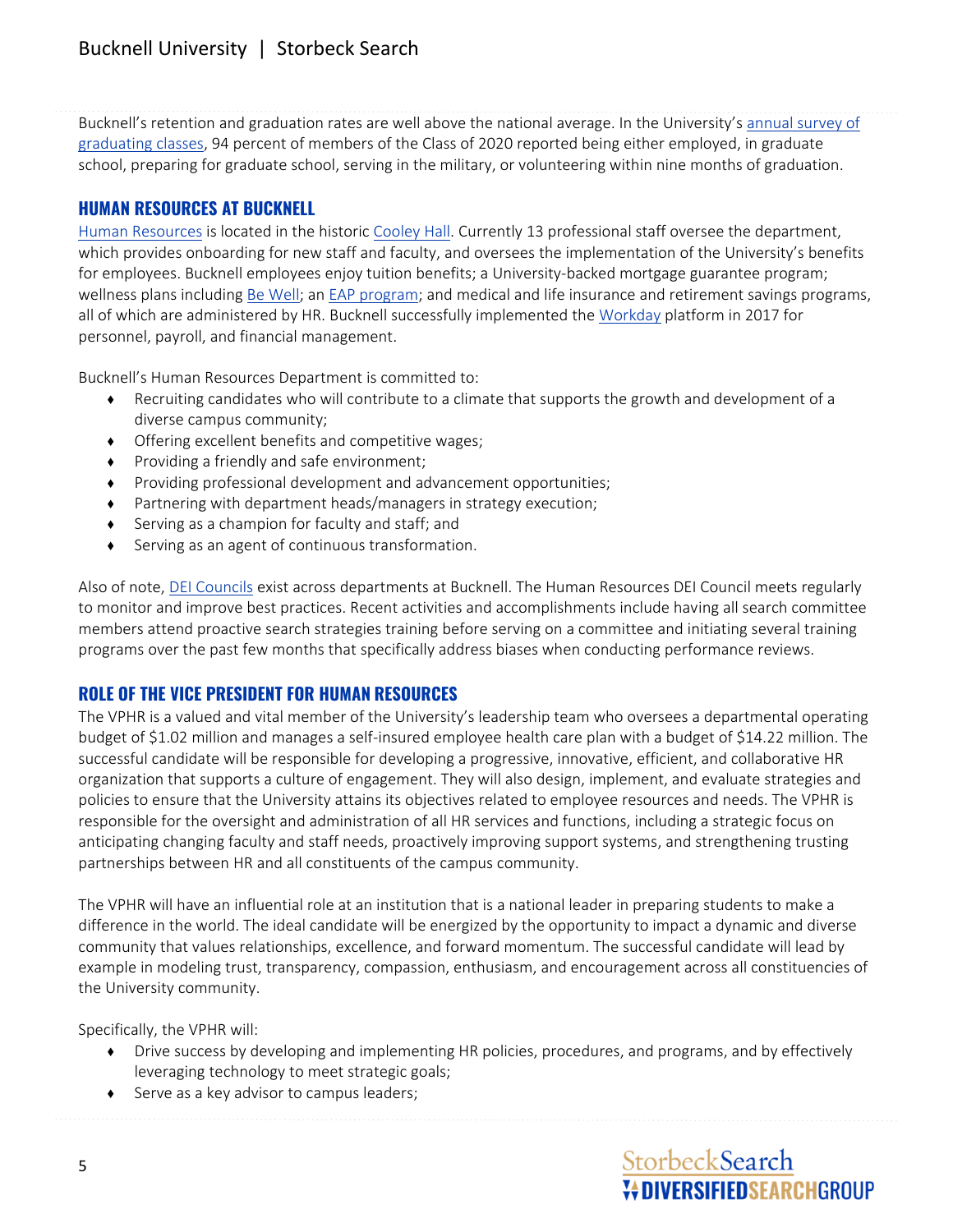- ♦ Be a proven human resources leader in higher education or a similarly complex environment comprising many constituencies;
- ♦ Be a strong advocate for meeting employee needs and desires that help them thrive at work and at home;
- ◆ Be current on employment trends that will have immediate and long-term impact on University staffing, including coordination of a hybrid workforce;
- ♦ Hold a broad skill set in employment, benefits, compensation, and organization; and
- ♦ Have demonstrated leadership promoting a diverse and inclusive environment.

## **OPPORTUNITIES AND CHALLENGES**

The VPHR will have the opportunity to work with a dedicated staff on transformative changes in the areas of policy development, establishment of best practices, improving communications and visibility, team-building through new department hires, and enhancing professional development opportunities for staff on campus. The VPHR will also update and improve policy standards around inclusive hiring, recruitment, and retention, while ensuring an excellent level of customer service to all staff, faculty, and student employees. The President and the University's senior leadership represent an outstanding and dedicated leadership team, ready to support the Vice President in introducing new perspectives and strategies for human resources at Bucknell. The VPHR will be a champion of faculty and staff and will lead in strengthening campus climate and advancing the University's priorities for diversity, equity, and inclusion.

The VPHR is responsible for the oversight and administration of all HR services and functions, including a strategic focus on the following:

- ♦ Strengthen partnerships between human resources and all divisions of the campus community. The VPHR will recognize that people are the most critical resource at Bucknell and will champion the University's faculty and staff at all levels. They will strengthen the department's image and professionalism through improving accessibility, availability, and the welcoming nature of the office. Advocating for staff and faculty, assisting and supporting all employees at all stages of their careers, and holding the community accountable for making forward progress on campus climate initiatives are all priorities for the VPHR.
- ♦ Serve as a strategic thought partner and collaborative leader with the President and the Operations & Management Group. The leadership team at Bucknell is a highly collaborative group, and the President is an effective, empathetic leader. The VPHR will serve as an important advisor within the leadership group on all matters relating to personnel, staffing, recruitment and retention, improving equity and inclusion best practices, and other issues critical to the success of the University's mission. Additionally, the VPHR will be an active listener and representative for the internal and external constituencies of the institution.
- ♦ Anticipate the changing needs of faculty and staff, and proactively improve support systems at the University. Fortifying, building, and advancing human resources at Bucknell, the VPHR will provide excellent mentorship and professional development opportunities for their team. Additionally, the VPHR will advocate for the evolving needs of all University faculty and staff members as the pandemic shifts and changes. The VPHR will help their team provide exceptional customer service, efficient management of issues, and professionalism and understanding to the entire Bucknell community, with a focus on recruitment as well as the retention of valued employees.
- ♦ Identify where policy development, management, and communications can be strengthened. The VPHR will collaborate with institutional partners to make use of relevant social media, apps, and web tools to expedite and facilitate interactions with users. The VPHR will be highly transparent, collaborative, and

# StorbeckSearch *V* DIVERSIFIEDSEARCHGROUP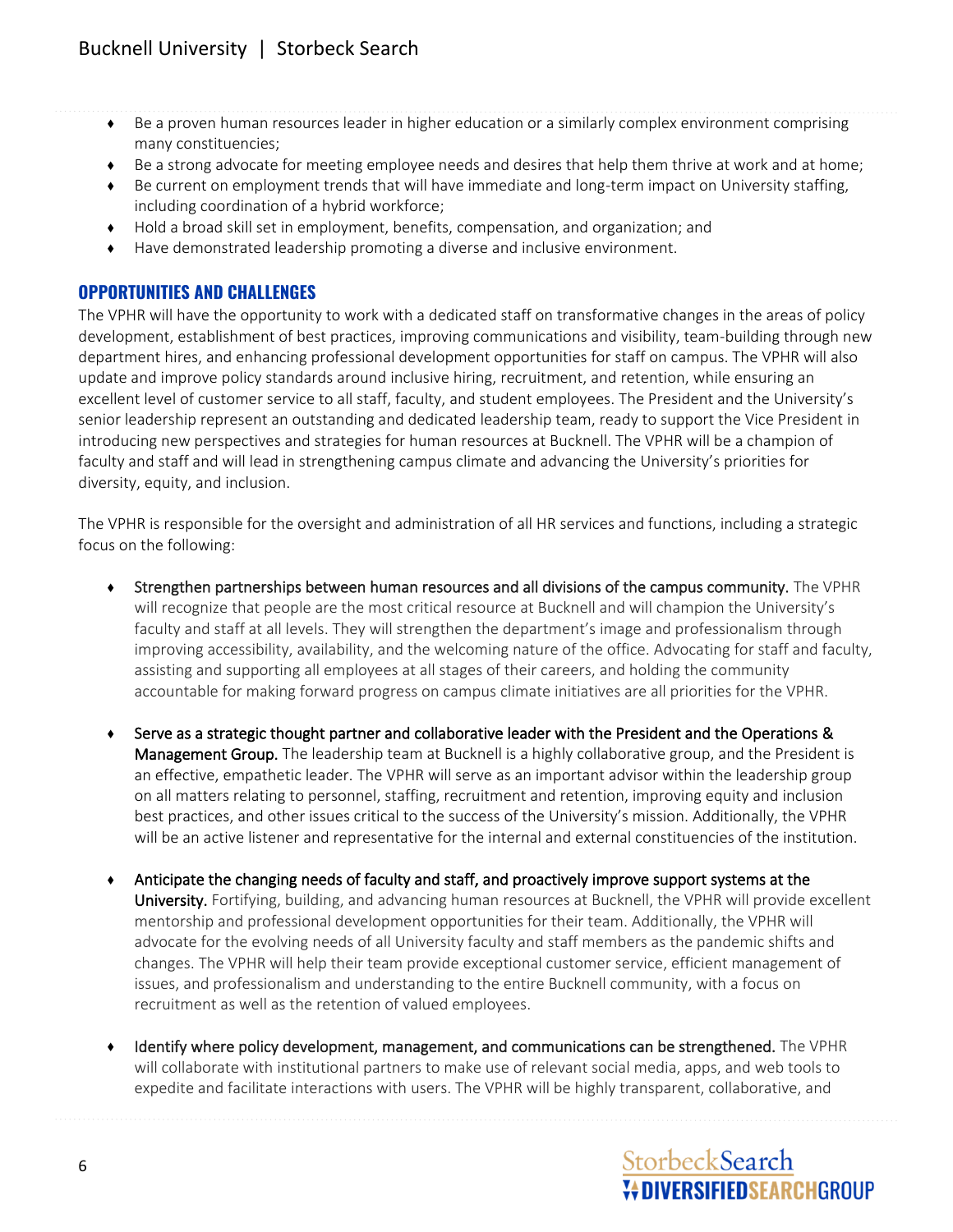communicative throughout the process, building consensus, buy-in, and understanding from all constituencies, and they will empower their team to implement changes accordingly.

#### **ADDITIONAL RESPONSIBILITIES INCLUDE:**

- ♦ Maintaining hiring, retention, and compensation strategies to support a diverse and committed employee base;
- ♦ Developing and administering HR policies in compliance with local, state, and federal laws;
- Partnering with the President's Diversity Committee and the DEI councils to build a more inclusive environment for all employees and community members;
- ♦ Monitoring and reviewing the University's benefits, including retirement and health benefit plans;
- ♦ Directing the development of long-range planning of HR programs and objectives;
- ♦ Analyzing complex issues and communicating findings and recommendations to stakeholders at all levels;
- ♦ Leading annual performance management processes;
- ♦ Partnering with the finance team to determine annual salary and benefits budgets;
- ♦ Ensuring benefit accounts are reconciled on a consistent basis;
- ♦ Conducting confidential investigations and related employee relations actions as needed;
- ♦ Serving on advisory committees and shared governance groups as appropriate; and,
- ♦ Overseeing all policies, procedures, and functions related to HR information processing of personnel transactions and appointments.

## **DESIRED QUALIFICATIONS AND CHARACTERISTICS**

The ideal candidate will have a growth mindset and will be an energetic partner to all stakeholders on campus. The VPHR will collaborate with their staff to continue strengthening the University's commitment to supporting and retaining individuals, especially those from groups historically excluded from higher education, including BIPOC, women, and all LGBTQ+ individuals, among others. The VPHR will bring experience understanding and serving the needs of multiple different stakeholders in disparate roles. They will also have demonstrated emotional intelligence and excellent listening and communication skills. The VP will be a collaborative leader, a team-builder, and a compassionate advocate for Bucknell employees. Finally, the VPHR should be familiar with HR workflow management and software systems.

In addition, the VPHR will possess the following experiences, capabilities, and personal attributes:

- ♦ An appreciation for, and ability to thrive in, a team-oriented environment;
- ♦ Project management and facilitation skills in settings with multiple and competing priorities and deadlines;
- ♦ Demonstrated skills in the leadership of organizational change;
- ♦ An ability to engage with, mentor, and develop staff;
- ♦ Demonstrated experience with HRIS/ERP systems for HR and payroll;
- An understanding of the management of international exchange issues (J1 visas/SEVIS);
- ♦ Exceptional interpersonal skills, judgment, and communication skills, including the ability to communicate complex concepts to a variety of constituencies and in highly emotional environments;
- ♦ An ability and desire to provide excellent service and to work in a collegial manner with students, faculty, staff, and other constituencies;
- ♦ An understanding of shared governance and employment issues in an academic setting; and,
- ♦ A collegial, collaborative, transparent, and responsive professional nature.

The successful candidate will have held roles of increasingly responsible experience as an HR professional, with experience in: compensation and benefit plan design and administration, employment and benefits law, strategic planning, and recruitment. Significant supervisory experience is required.